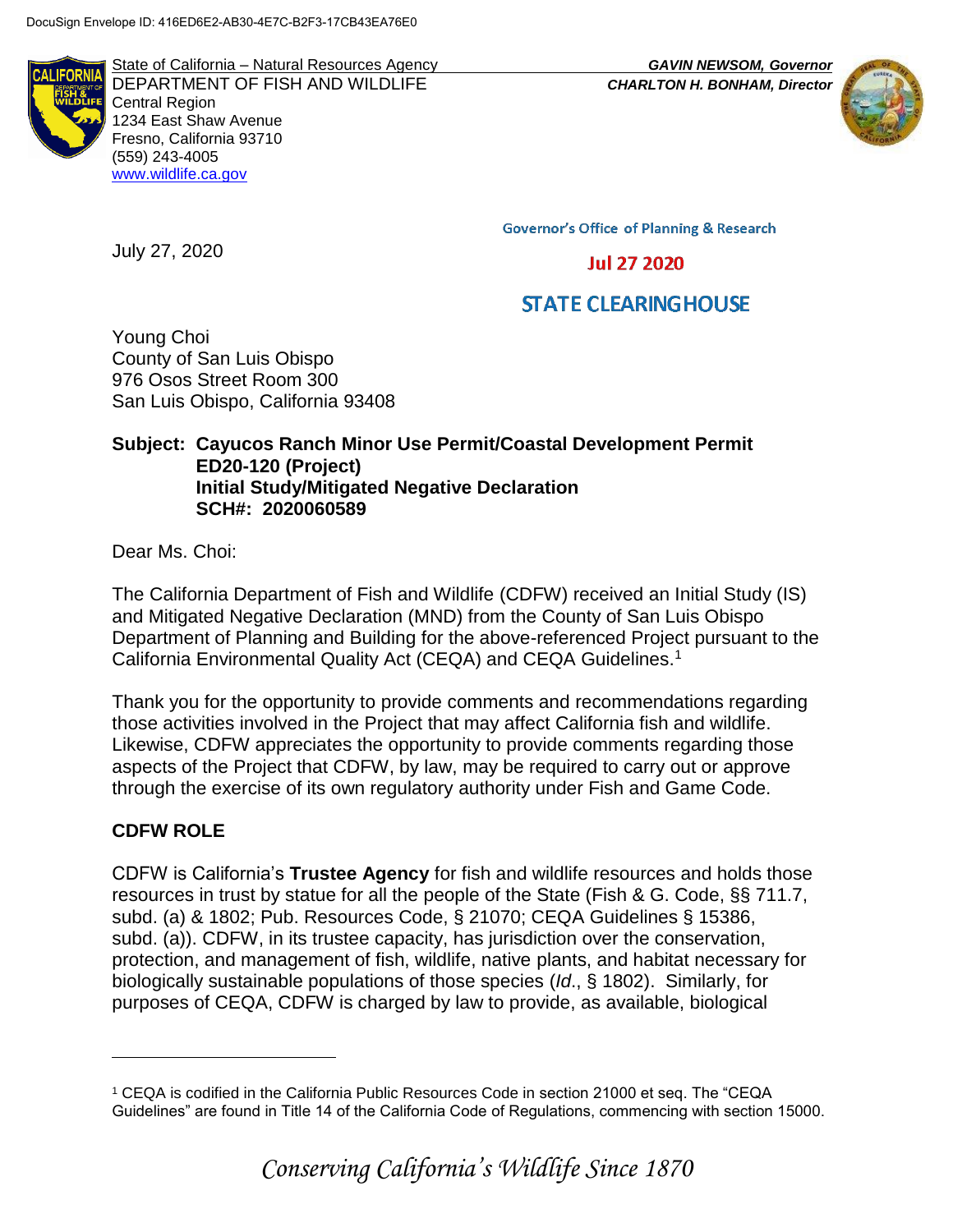expertise during public agency environmental review efforts, focusing specifically on projects and related activities that have the potential to adversely affect fish and wildlife resources.

CDFW is also submitting comments as a **Responsible Agency** under CEQA (Pub. Resources Code, § 21069; CEQA Guidelines, § 15381). CDFW expects that it may need to exercise regulatory authority as provided by the Fish and Game Code. As proposed, for example, the Project may be subject to CDFW's lake and streambed alteration regulatory authority (Fish & G. Code, § 1600 et seq.). Likewise, to the extent implementation of the Project as proposed may result in "take" as defined by State law of any species protected under the California Endangered Species Act (CESA) (Fish & G. Code, § 2050 et seq.), related authorization as provided by the Fish and Game Code may be required.

**Water Pollution:** Pursuant to Fish and Game Code section 5650, it is unlawful to deposit in, permit to pass into, or place where it can pass into "Waters of the State" any substance or material deleterious to fish, plant life, or bird life, including non-native species. It is possible that without mitigation measures implementation of the Project could result in pollution of Waters of the State from storm water runoff or constructionrelated erosion. Potential impacts to the wildlife resources that utilize these watercourses include the following: increased sediment input from road or structure runoff; toxic runoff associated with development activities and implementation; and/or impairment of wildlife movement along riparian corridors. The Regional Water Quality Control Board and U.S. Army Corps of Engineers also have jurisdiction regarding discharge and pollution to Waters of the State.

In this role, CDFW is responsible for providing, as available, biological expertise during public agency environmental review efforts (e.g., CEQA), focusing specifically on project activities that have the potential to adversely affect fish and wildlife resources. CDFW provides recommendations to identify potential impacts and possible measures to avoid or reduce those impacts.

# **PROJECT DESCRIPTION SUMMARY**

### **Proponent:** William Tucker

**Objective:** A request by Davis Family for a Minor Use Permit/Coastal Development Permit (DRC2019-00178) to construct an 1,800-linear-foot long agricultural road and 74-foot free-span bridge across Little Cayucos Creek to replace the existing site access. The project would result in the disturbance of 1.5 acres on a 428-acre (comprised of three contiguous parcels). The project is within Agriculture land use category and is located at 1101 Little Cayucos Creek Road, northeast of community of Cayucos. The project is in the Estero Planning Area.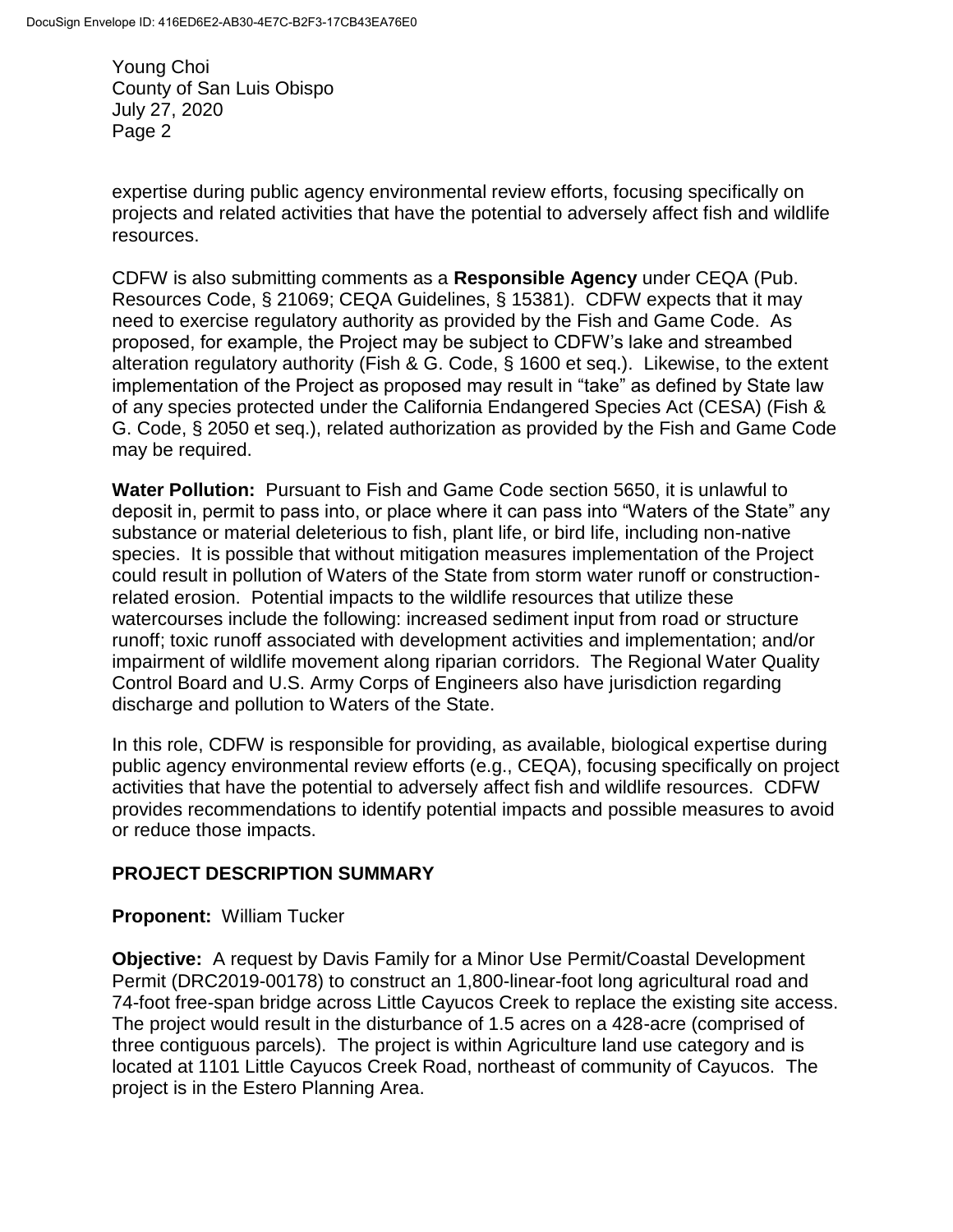**Location:** The project is in the Estero Planning Area and is located north of Cayucos Dr north of Highway 1 in the town of Cayucos.

## **Timeframe:** N/A

## **COMMENTS AND RECOMMENDATIONS**

CDFW offers the following comments and recommendations to assist County of San Luis Obispo in adequately identifying and/or mitigating the Project's significant, or potentially significant, direct and indirect impacts on fish and wildlife (biological) resources. Editorial comments or other suggestions may also be included to improve the document.

Currently, the IS/MND indicates that the Project's impacts would be less than significant with the implementation of mitigation measures described in the MND. However, as currently drafted, it is unclear whether the mitigation measures described will be enforceable or sufficient in reducing impacts to a level that is less than significant. In particular, CDFW is concerned regarding adequacy of mitigation measures for specialstatus species including, but not limited to, the State endangered Southwest/South Coast Clade of foothill yellow-legged frog (*Rana boylii*), the State species of special concern and federally threatened California red-legged frog (*Rana draytonii*), and the State species of special concern American badger (*Taxidea taxus*), western pond turtle (*Emys marmorata*), and burrowing owl (*Athene cunicularia*)*.* In order to adequately assess any potential impact to biological resources, focused biological surveys should be conducted by a qualified wildlife biologist/botanist during the appropriate survey period(s) in order to determine whether any special-status species may be present within the Project area. Properly conducted biological surveys, and the information assembled from them, are essential to identify any mitigation, minimization, and avoidance measures and/or the need for additional or protocol-level surveys, especially in the areas not in irrigated agriculture, and to identify any Project-related impacts under CESA and other species of concern.

### **I. Environmental Setting and Related Impact**

**Would the Project have a substantial adverse effect, either directly or through habitat modifications, on any species identified as a candidate, sensitive, or special-status species in local or regional plans, policies, or regulations, or by CDFW or the United States Fish and Wildlife Service (USFWS)?**

## **COMMENT 1: Foothill Yellow-Legged Frog (FYLF) and California Red-Legged Frog (CRLF)**

**Issue:** FYLF are primarily stream dwelling and requires shallow, flowing water in streams and rivers with at least some cobble-sized substrate; CRLF primarily inhabit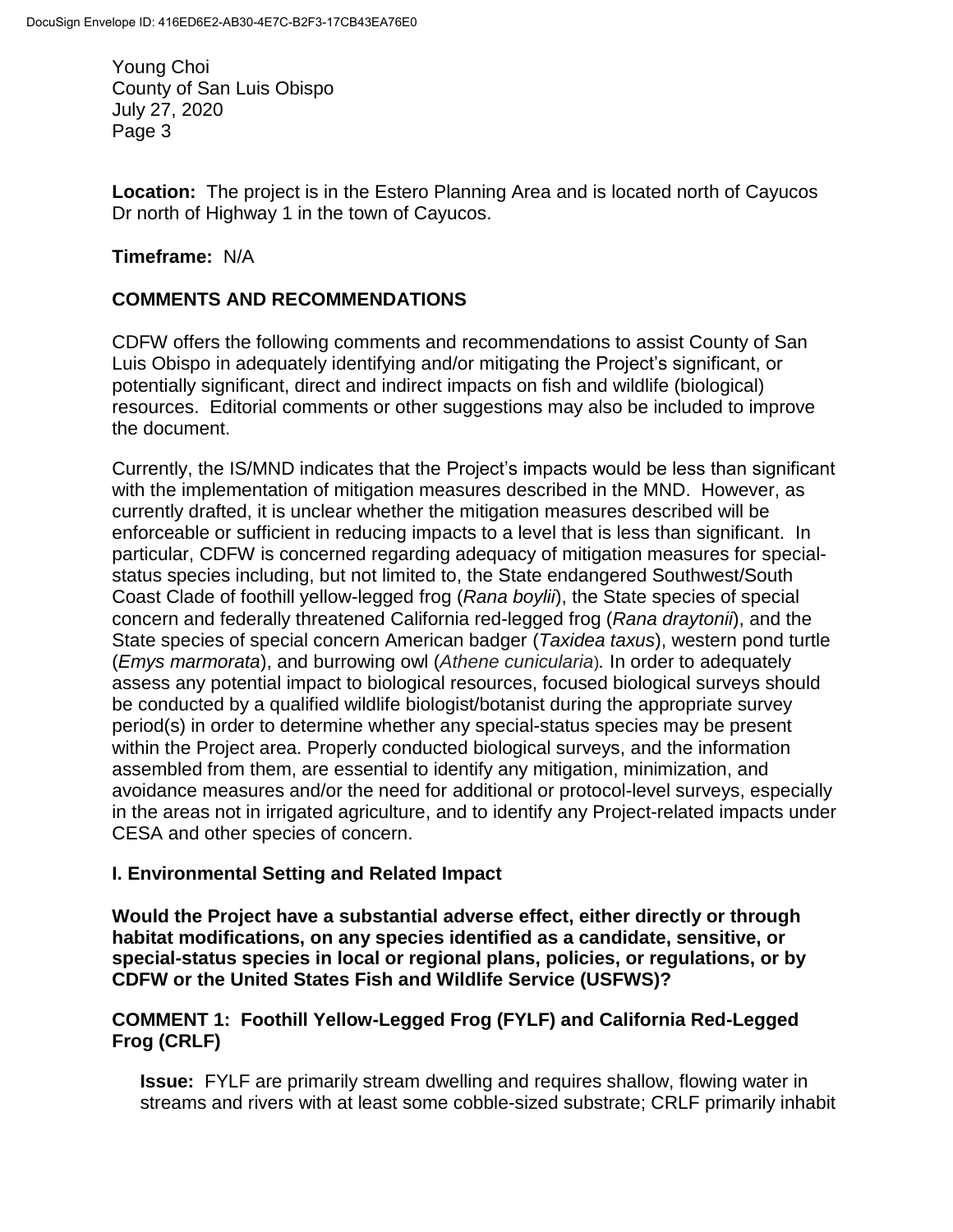> ponds but can also be found in other waterways including marshes, pools and backwaters within streams and creeks, and lagoons, and the species will also breed in ephemeral waters (Thomson et al. 2016). The Project site contains habitat that may support both species. Avoidance and minimization measures are necessary to reduce impacts to FYLF and CRLF to a level that is less than significant.

**Specific impact:** Without appropriate avoidance and minimization measures for FYLF and CRLF, potentially significant impacts associated with the Project's activities include alteration to the natural flow regime of the adjacent streams, indirect negative effects by altering habitat availability and quality, reduced reproductive success, reduction in health and vigor of eggs, larvae and/or young, and direct mortality of individuals.

**Evidence impact would be significant:** FYLF and CRLF populations throughout the State have experienced ongoing and drastic declines and many have been extirpated; historically, FYLF occurred in mountain streams from the San Gabriel River in Los Angeles County to southern Oregon west of the Sierra-Cascade crest (Thomson et al. 2016). Habitat loss from growth of cities and suburbs, invasion of nonnative plants, impoundments, water diversions, stream maintenance for flood control, degraded water quality, and introduced predators, such as bullfrogs are the primary threats to FYLF and CRLF (Thomson et al. 2016, USFWS 2017). Project activities have the potential to significantly impact both species.

### **Recommended Potentially Feasible Mitigation Measure(s)**

Because the IS/MND identifies the potential for CRLF to occur in the Project area, but not FYLF, CDFW recommends editing the MND to include the following measures, and that these measures be made conditions of approval for the Project.

### **Recommended Mitigation Measure 1: FYLF and CRLF Surveys**

CDFW recommends that a qualified wildlife biologist conduct surveys for FYLF and CRLF in accordance with the [USFWS](http://www.fws.gov/southwest/es/oklahoma/documents/te_species/wind%20power/usfws_interim_goea_monitoring_protocol_10march2010.pdf) "Revised Guidance on Site Assessment and Field Surveys for the California Red-legged Frog" (USFWS 2005) to determine if FYLF and CRLF are within or adjacent to the Project area; while this survey is designed for CRLF, the survey may be used for FYLF focusing on stream/river habitat.

### **Recommended Mitigation Measure 2: FYLF and CRLF Avoidance**

If any FYLF or/and CRLF are found during pre-construction surveys or at any time during construction, consultation with CDFW is warranted to determine if the Project can avoid take. CDFW recommends that initial ground-disturbing activities be timed to avoid the period when FYLF and CRLF are most likely to be moving through upland areas (November 1 and March 31). When ground-disturbing activities must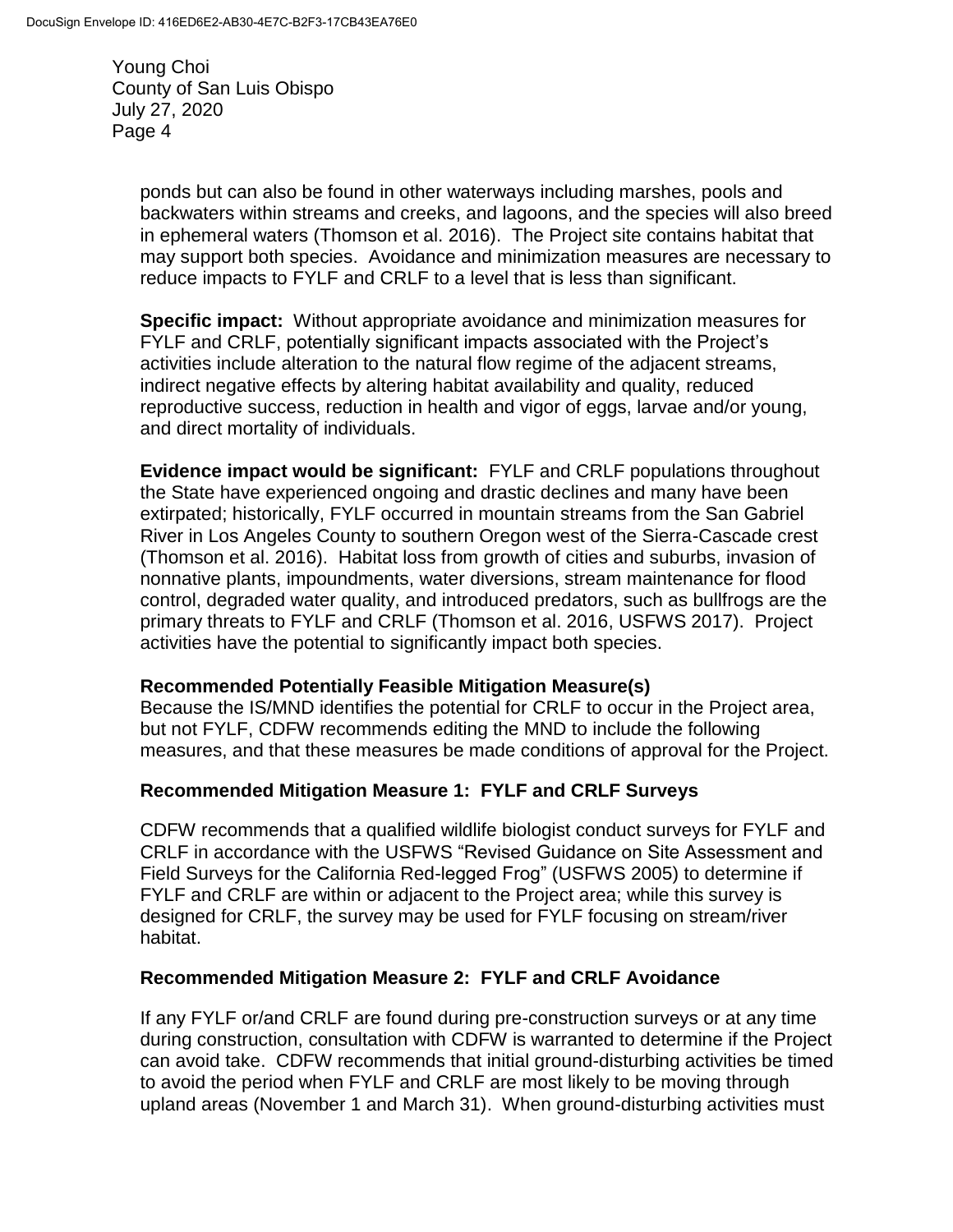> take place between November 1 and March 31, CDFW recommends a qualified biologist monitor construction activity daily for FYLF and CRLF.

### **Recommended Mitigation Measure 3: FYLF Take Authorization**

The Southwest/South Coast Clade of FYLF is State endangered. If through surveys it is determined that FYLF are occupying or have the potential to occupy the Project site and take cannot be avoided, take authorization would be warranted prior to initiating ground-disturbing activities to comply with CESA. Take authorization would occur through issuance of an Incidental Take Permit (ITP) by CDFW, pursuant to Fish and Game Code section 2081 subdivision (b). In the absence of surveys, the applicant can assume presence of FYLF within the Project site and obtain an ITP from CDFW.

## **COMMENT 2: American Badger**

**Issue:** American badger have the potential to occur in and near the Project site (CDFW 2020). Badgers occupy sparsely vegetated land cover with dry, friable soils to excavate dens, which they use for cover, and that support fossorial rodent prey populations (i.e. ground squirrels, pocket gophers, etc.) (Zeiner et al. 1990). The Project site may support these requisite habitat features. Therefore, the Project has the potential to impact American badger. Eviction of badgers by excavating the dens using hands tools or mechanized equipments as proposed in Mitigation Measure BIO-3 could be a potentially significant impact under CEQA.

**Specific impact:** Without appropriate avoidance and minimization measures for American badger, potentially significant impacts associated with ground disturbance include direct mortality or natal den abandonment, which may result in reduced health or vigor of young.

**Evidence impact is potentially significant:** Habitat loss is a primary threat to American badger (Gittleman et al. 2001). The Project has the expectation disturb annual grassland habitat. As a result, ground-disturbing activities have the potential to significantly impact local populations of American badger.

### **Recommended Potentially Feasible Mitigation Measure(s)**

CDFW recommends editing Mitigation Measure BIO-3 of the MND to include the following measures, and that these measures be made conditions of approval for the Project.

### **Recommended Mitigation Measure 4: American Badger Surveys**

If suitable habitat is present, CDFW recommends that a qualified biologist conduct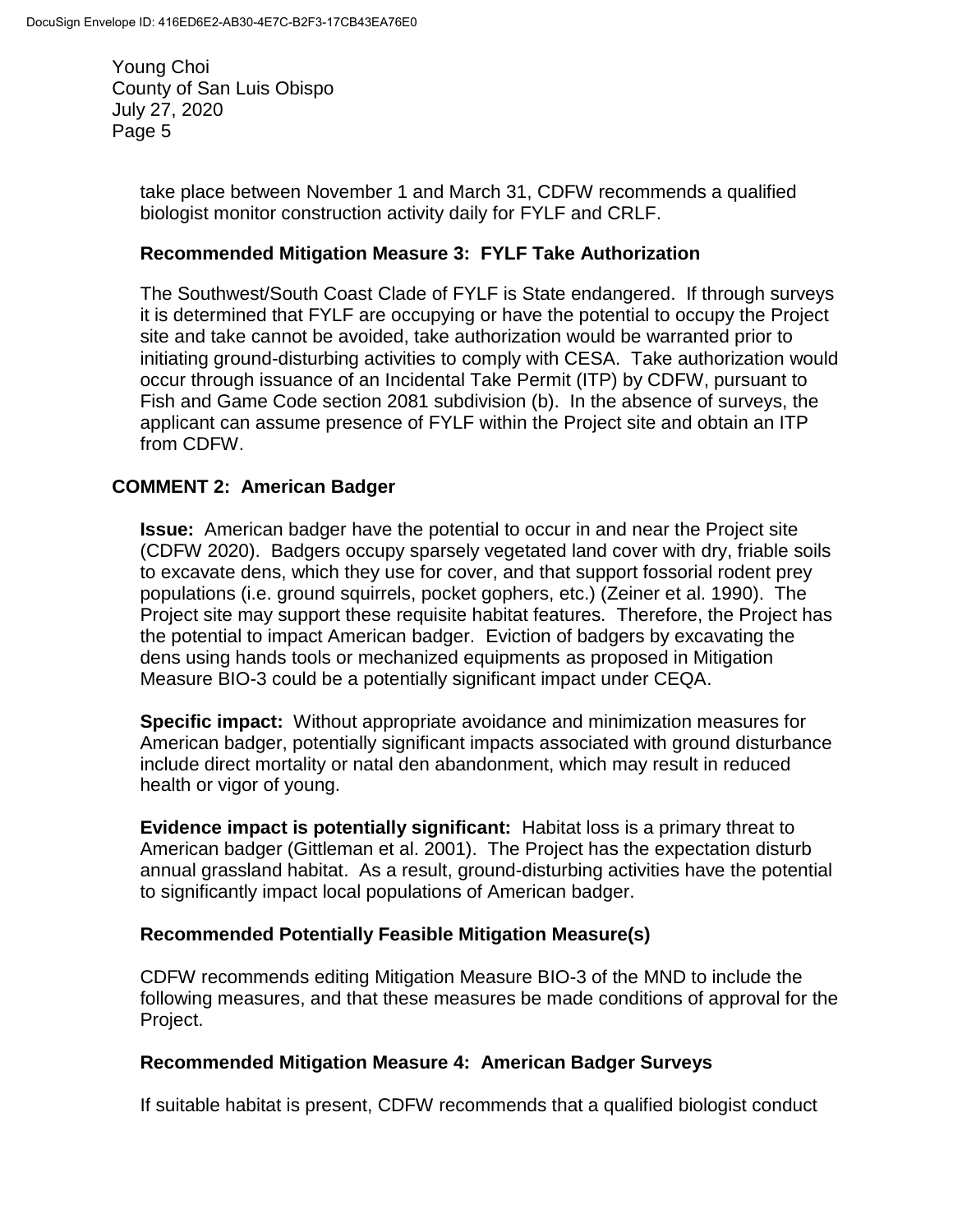> focused surveys for American badger and their requisite habitat features (dens) to evaluate potential impacts resulting from ground- and vegetation-disturbance.

### **Recommended Mitigation Measure 5: American Badger Avoidance**

Avoidance whenever possible is encouraged via delineation and observation of a 50-foot no-disturbance buffer around occupied dens and a 250-foot no-disturbance buffer around natal dens until it is determined through non-invasive means that individuals occupying the den have dispersed.

## **COMMENT 3: Western pond turtle (WPT)**

**Issue:** WPT are known to nest in the spring or early summer within 100 meters of a water body, although nest sites as far away as 500 meters have also been reported (Thomson et al. 2016). The Project site includes a segment of Little Cayucos Creek which has the potential to support aquatic species.

**Specific impact:** Without appropriate avoidance and minimization measures for WPT, potentially significant impacts associated with Project activities could include nest reduction, inadvertent entrapment, reduced reproductive success, reduction in health or vigor of eggs and/or young, and direct mortality.

**Evidence impact is potentially significant:** The Project site is in potential WPT habitat. Additionally, noise, vegetation removal, movement of workers, and ground disturbance as a result of Project activities have the potential to significantly impact WPT populations.

### **Recommended Potentially Feasible Mitigation Measure(s)**

To evaluate potential impacts to WPT, CDFW recommends conducting the following evaluation of the Project site, editing the MND to include the following measures specific to WPT, and that these measures be made conditions of approval for the Project.

### **Recommended Mitigation Measure 6: WPT Surveys**

CDFW recommends that a qualified biologist conduct focused surveys for WPT ten days prior to Project implementation. In addition, CDFW recommends that focused surveys for nests occur during the egg-laying season (March through August) and that any nests discovered remain undisturbed until the eggs have hatched.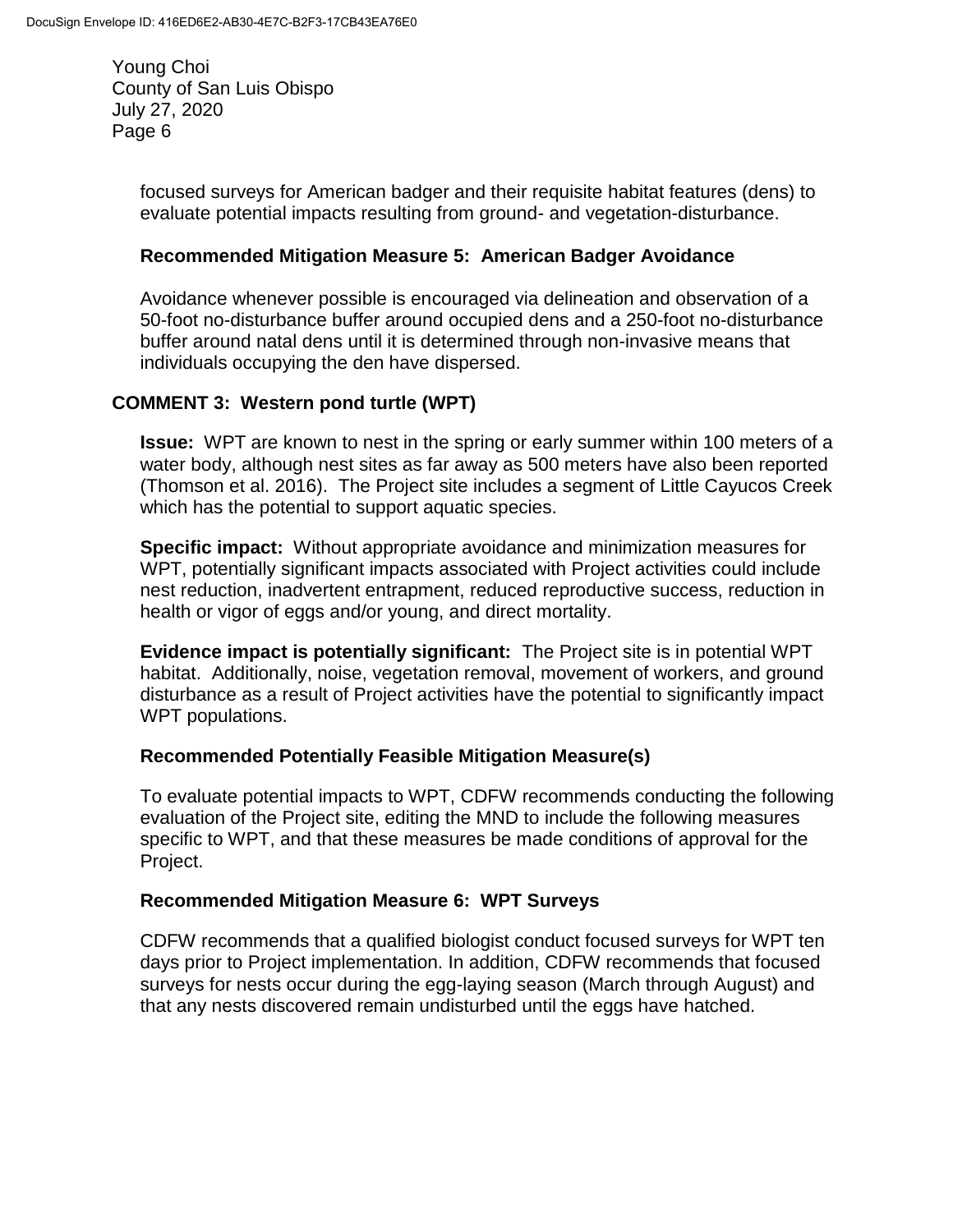#### **Recommended Mitigation Measure 7: WPT Relocation**

CDFW recommends that if any WPT are discovered at the site immediately prior to or during Project activities, they be allowed to move out of the area on their own accord.

## **COMMENT 4: Burrowing Owl (BUOW)**

**Issue:** BUOW may occur on the Project site. BUOW inhabit open grassland or adjacent canal banks, ROWs, vacant lots, etc. containing small mammal burrows, a requisite habitat feature used by BUOW for nesting and cover. Review of aerial imagery indicates that these features are likely present within the Project site.

**Specific impact:** Potentially significant direct impacts associated with subsequent activities include burrow collapse, inadvertent entrapment, nest abandonment, reduced reproductive success, reduction in health and vigor of eggs and/or young, and direct mortality of individuals.

**Evidence impact is potentially significant:** BUOW rely on burrow habitat yearround for their survival and reproduction. Habitat loss and degradation are considered the greatest threats to BUOW (Gervais et al. 2008). Ground-disturbing activities associated with the Project have the potential to significantly impact local BUOW populations. In addition, and as described in CDFW's "Staff Report on Burrowing Owl Mitigation" (CDFG 2012), excluding and/or evicting BUOW from their burrows is considered a potentially significant impact under CEQA.

### **Recommended Potentially Feasible Mitigation Measure(s)**

CDFW recommends conducting the following evaluation of the Project site, editing the MND to include the following measures, and that these measures be made conditions of approval for the Project.

### **Recommended Mitigation Measure 8: BUOW Surveys**

CDFW recommends that a qualified biologist assess if suitable BUOW habitat features are present within or adjacent to the Project site (e.g., burrows). If suitable habitat features are present, CDFW recommends assessing presence/absence of BUOW by having a qualified biologist conduct surveys following the California Burrowing Owl Consortium's "Burrowing Owl Survey Protocol and Mitigation Guidelines" (CBOC 1993) and CDFW's Staff Report on Burrowing Owl Mitigation" (CDFG 2012). Specifically, CBOC and CDFW's Staff Report suggest three or more surveillance surveys conducted during daylight with each visit occurring at least three weeks apart during the peak breeding season (April 15 to July 15), when BUOW are most detectable.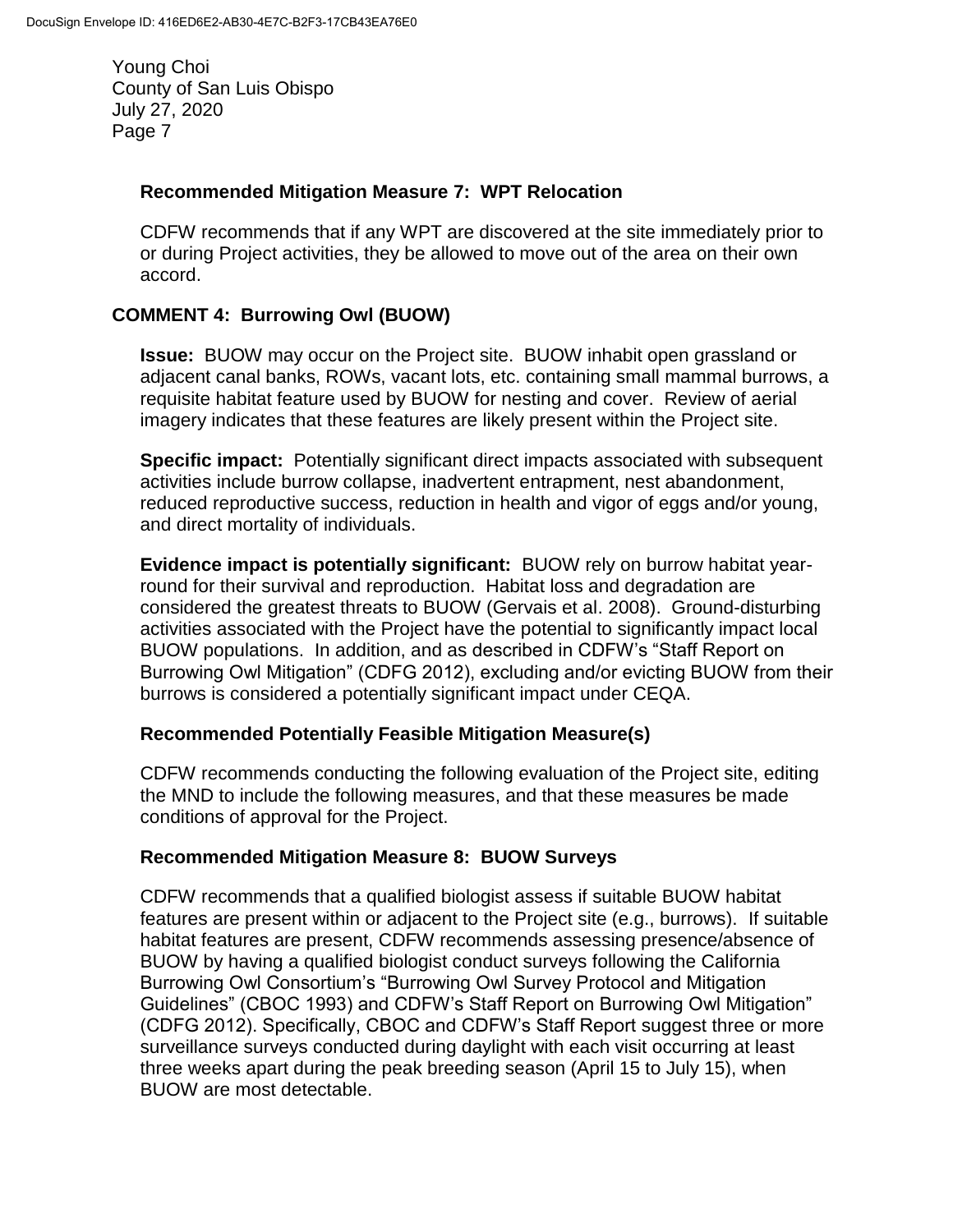#### **Recommended Mitigation Measure 9: BUOW Avoidance**

CDFW recommends no-disturbance buffers, as outlined in the "Staff Report on Burrowing Owl Mitigation" (CDFG 2012), be implemented prior to and during any ground-disturbing activities. Specifically, CDFW's Staff Report recommends that impacts to occupied burrows be avoided in accordance with the following table unless a qualified biologist approved by CDFW verifies through non-invasive methods that either: 1) the birds have not begun egg laying and incubation; or 2) that juveniles from the occupied burrows are foraging independently and are capable of independent survival.

| Location      | Time of Year   | Level of Disturbance |       |       |
|---------------|----------------|----------------------|-------|-------|
|               |                | Low                  | Med   | High  |
| Nesting sites | April 1-Aug 15 | $200 \; \text{m}^*$  | 500 m | 500 m |
| Nesting sites | Aug 16-Oct 15  | 200 m                | 200 m | 500 m |
| Nesting sites | Oct 16-Mar 31  | 50 m                 | 100 m | 500 m |

 $*$  meters  $(m)$ 

### **Recommended Mitigation Measure 10: BUOW Passive Relocation and Mitigation**

If BUOW are found within these recommended buffers and avoidance is not possible, it is important to note that according to the Staff Report (CDFG 2012), exclusion is not a take avoidance, minimization, or mitigation method and is considered a potentially significant impact under CEQA. However, if necessary, CDFW recommends that burrow exclusion be conducted by qualified biologists and only during the non-breeding season, before breeding behavior is exhibited and after the burrow is confirmed empty through non-invasive methods, such as surveillance. CDFW recommends replacement of occupied burrows with artificial burrows at a ratio of 1 burrow collapsed to 1 artificial burrow constructed (1:1) as mitigation for the potentially significant impact of evicting BUOW. BUOW may attempt to colonize or re-colonize an area that will be impacted; thus, CDFW recommends ongoing surveillance, at a rate that is sufficient to detect BUOW if they return.

**Would the Project have a substantial adverse effect on any riparian habitat or other sensitive natural community identified in local or regional plans, policies, regulations, or by CDFW or USFWS?**

#### **COMMENT 5: Lake and Streambed Alteration**

**Issue**: The IS/MND acknowledges the presence of riparian habitat at Project sites and the Project description includes activities within the bed and bank of Little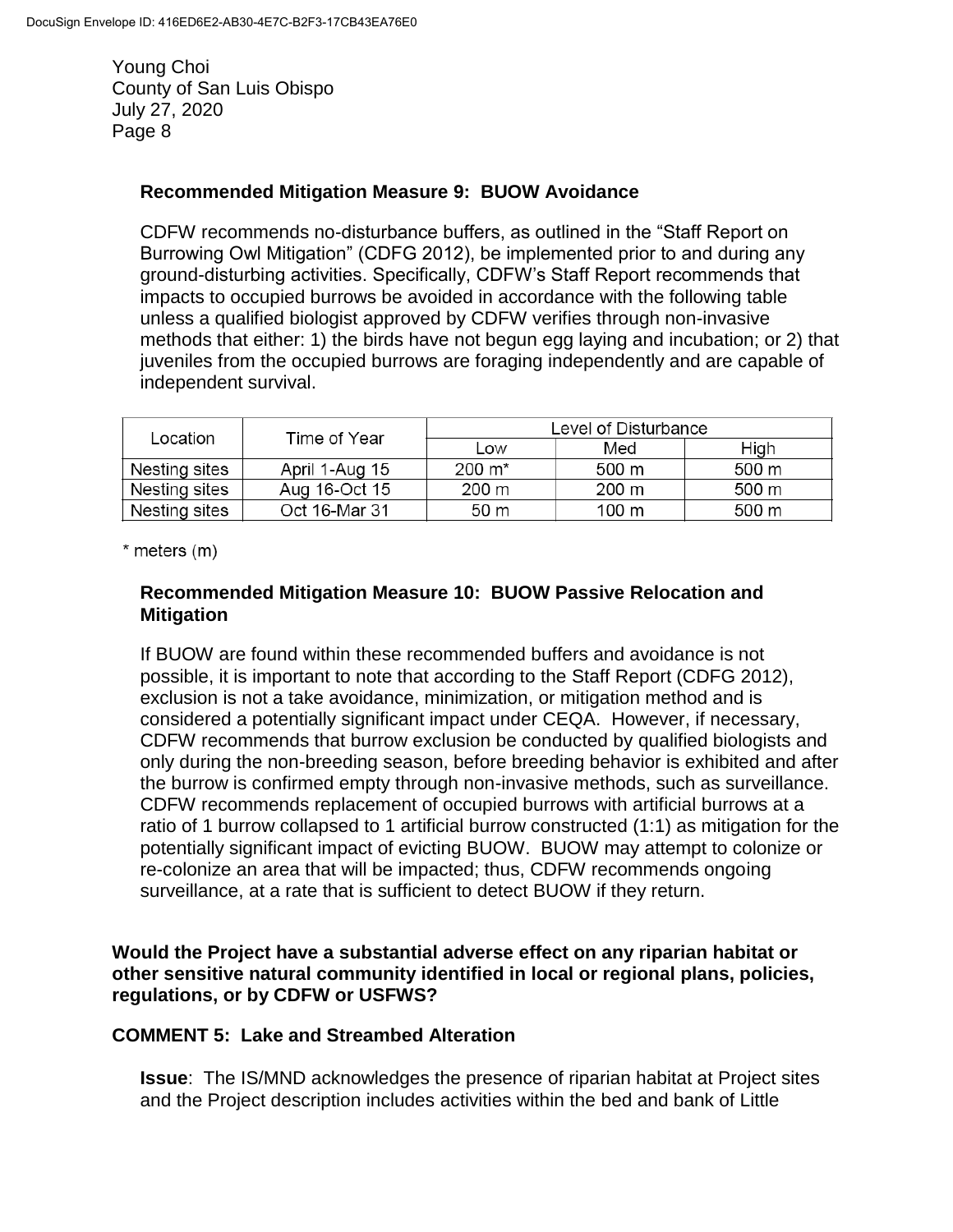> Cayucos Creek. While the IS/MND includes Mitigation Measure BIO-9 which states that prior to construction permit issuance, all applicable agency permits with jurisdiction over the project area should be obtained, as necessary, this measure does not specifically require Notification to CDFW or that Project activities are subject to CDFW's regulatory authority. In addition, it is unclear from the Project Description if any diversion of water around work areas at the Project site will occur and does not provide any guidance or impose any requirements for conducting water diversions.

**Specific impact:** Work within stream channels has the potential to result in substantial diversion or obstruction of natural flows; substantial change or use of material from the bed, bank, or channel (including removal of riparian vegetation); deposition of debris, waste, sediment, toxic runoff or other materials into water causing water pollution and degradation of water quality.

### **Evidence impact is potentially significant:**

### Lake and Streambed Alteration

The Project includes activities within the bed and bank of Little Cayucos Creek. Activities within this creek are subject to CDFW's lake and streambed alteration regulatory authority. Construction activities have the potential to impact downstream waters. Streams function in the collection of water from rainfall, storage of various amounts of water and sediment, discharge of water as runoff and the transport of sediment, and they provide diverse sites and pathways in which chemical reactions take place and provide habitat for fish and wildlife species. Disruption of stream systems such as these can have significant physical, biological, and chemical impacts that can extend into the adjacent uplands adversely effecting not only the fish and wildlife species dependent on the stream itself, but also the flora and fauna dependent on the adjacent upland habitat for feeding, reproduction, and shelter. As stated above, Little Cayucos Creek may potentially support sensitive species listed as threatened or endangered under the Federal Endangered Species Act (FESA), as well as several State special-status species including, California red-legged frog, foothill yellow-legged frog, and Western pond turtle.

### Water Diversion

During the construction of the freespan bridge across Little Cayucos Creek, the IS/MND seems to indicate some portion of the stream may need to be dewatered. Water diversions can impact flow regimes. Prolonged low flows can cause streams to become degraded and cause channels to become disconnected from floodplains (Poff et al. 1997). This process decreases available habitat for aquatic species including fish that utilize floodplains for nursery grounds. Prolonged low flows can also increase mortality for species that rely on specific flow regimes, such as endangered salmonids (Moyle 2002). Amphibians can also be sensitive to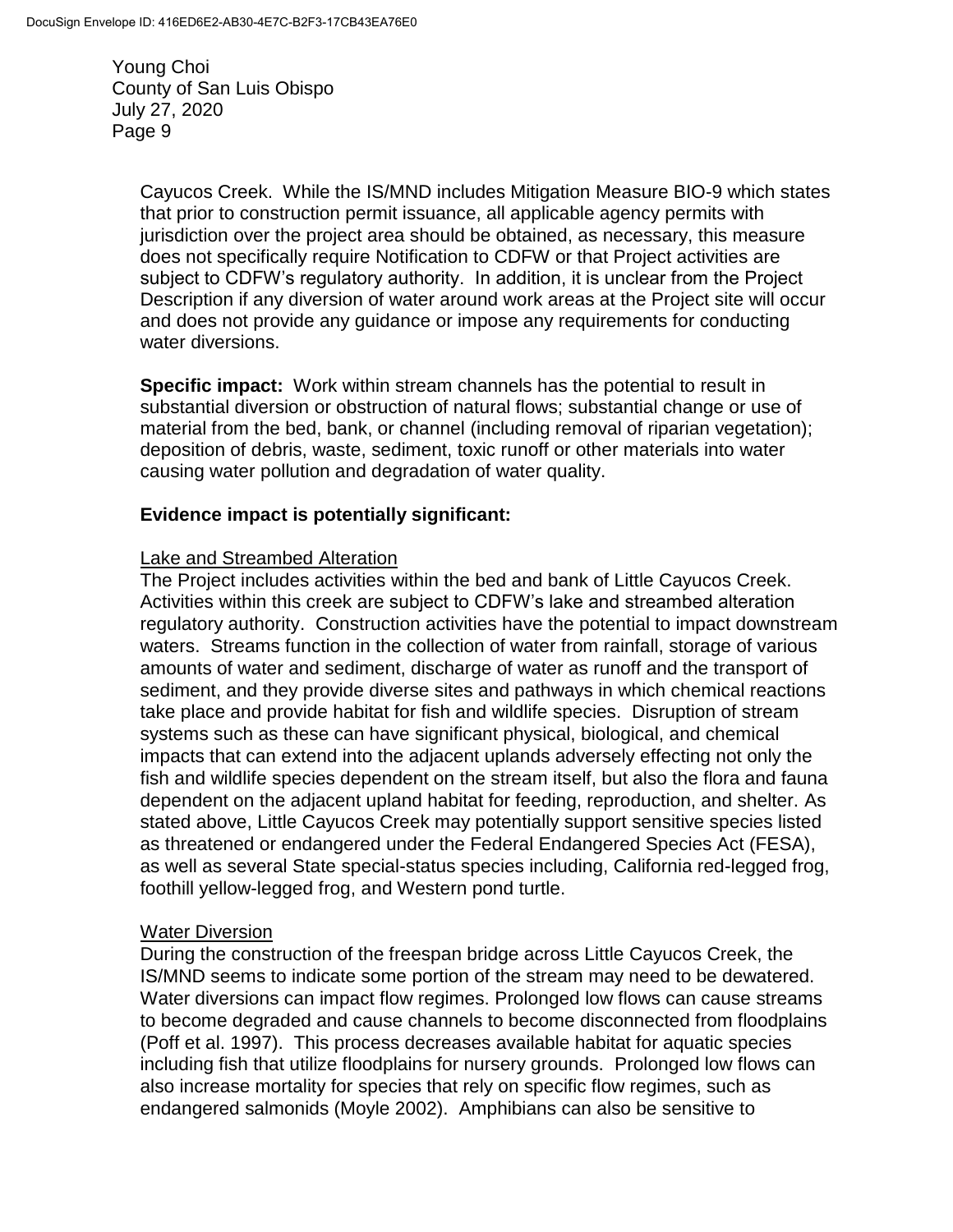> decreased flows. Kupferberg et al. (2012) reported that low flows were strongly correlated with early life stage mortality and decreased adult densities of California red-legged frogs, a species of special concern in California, and one with potential to occur in the Project area.

### **Recommended Potentially Feasible Mitigation Measure(s) (Regarding Environmental Setting)**

CDFW recommends editing Mitigation Measure BIO-9 to include the following measures as conditions of Project approval and conducting the following evaluation of the Project area prior to implementation of Project activities.

# **Mitigation Measure 11: Notification of Lake or Streambed Alteration**

Project-related activities that have the potential to change the bed, bank, and channel of streams and other waterways or alter riparian habitat, are subject to CDFW's regulatory authority pursuant Fish and Game Code section 1600 et seq., therefore Notification is recommended. Fish and Game Code section 1602 requires an entity to notify CDFW prior to commencing any activity that may (a) substantially divert or obstruct the natural flow of any river, stream, or lake; (b) substantially change or use any material from the bed, bank, or channel of any river, stream, or lake (including the removal of riparian vegetation): (c) deposit debris, waste or other materials that could pass into any river, stream, or lake. "Any river, stream, or lake" includes those that are ephemeral or intermittent as well as those that are perennial. CDFW is required to comply with CEQA in the issuance of a Lake and Streambed Alteration Agreement. For additional information on notification requirements, please contact our staff in the Lake and Streambed Alteration Program at (559) 243- 4593.

# **Mitigation Measure 12: Water Diversion**

In the event that stream diversion is necessary, CDFW advises that diversions (1) be conducted in a manner that prevents pollution and/or siltation; (2) provides flows to downstream reaches during all times that the natural flow would support aquatic life; (3) that said flows are of sufficient quality and quantity, and of appropriate temperature to support aquatic life, both above and below the diversion, and (4) that normal flows be restored to the affected stream immediately upon completion of work. With regard to cofferdams, CDFW recommends that they not be made of silt, sand and gravel, or other substances subject to erosion unless first enclosed by protective material and that the enclosure and supportive material be removed as soon as the work is completed. With regard to dewatering, CDFW recommends (1) that turbid water pumped from the Project site be discharged to a location outside the wetted channel to allow sediment to drop out, (2) water be allowed to return to the stream below the Project site to maintain water flow, (3) temporary diversion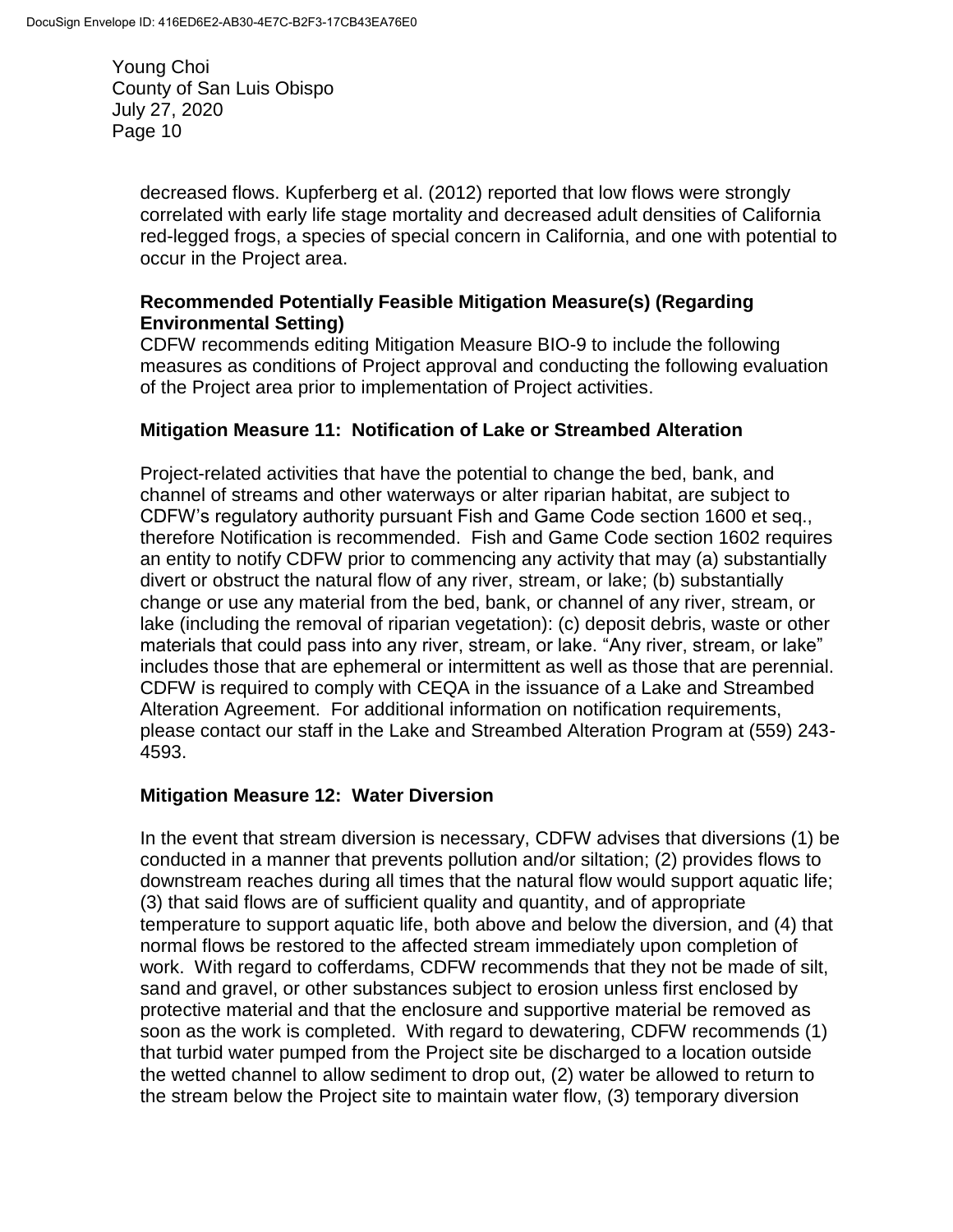> structures used to isolate the Project site be constructed in a manner that prevents seepage into the Project site, and (4) the structure, including all fill, enclosure material, and trapped sediments, be removed when the Project is completed.

If it is necessary to dewater the Project site, either by pump or gravity flow, CDFW recommends that the suction end of the intake pipe be fitted with fish screens meeting CDFW and National Marine Fisheries Service (NMFS) criteria, as outlined in the NMFS (1997) "*Fish Screening Criteria for Anadramous Salmonids*," to prevent entrainment or impingement of small fish and other wildlife. CDFW recommends development of a wildlife removal and rescue plan and that this plan be submitted to CDFW for approval prior to the start of Project activities. CDFW recommends that the plan be implemented by a qualified biologist who holds a Scientific Collecting Permit for the species. As part of the wildlife removal and rescue plan, CDFW recommends that a record be maintained of all wildlife rescued and moved. CDFW further advises that the record include information on the date of capture and relocation, the method of capture, location of relocation in relation to the Project site, and the number and type of wildlife captured and relocated.

Please note that implementation of the above recommendations does not eliminate the need to obtain the appropriate permits prior to the start of stream diversion or dewatering activities.

# **II. Editorial Comments and/or Suggestions**

**Federally Listed Species:** CDFW recommends consulting with the USFWS on potential impacts to federally listed species including, but not limited to, CRLF. Take under FESA is more broadly defined than CESA; take under FESA also includes significant habitat modification or degradation that could result in death or injury to a listed species by interfering with essential behavioral patterns such as breeding, foraging, or nesting. Consultation with the USFWS in order to comply with FESA is advised well in advance of any ground-disturbing activities.

# **ENVIRONMENTAL DATA**

CEQA requires that information developed in environmental impact reports and negative declarations be incorporated into a database which may be used to make subsequent or supplemental environmental determinations (Pub. Resources Code, § 21003, subd. (e)). Accordingly, please report any special-status species and natural communities detected during Project surveys to the California Natural Diversity Database (CNDDB). The CNDDB field survey form can be found at the following link: [https://www.wildlife.ca.gov/Data/CNDDB/Submitting-Data.](https://www.wildlife.ca.gov/Data/CNDDB/Submitting-Data) The completed form can be mailed electronically to CNDDB at the following email address: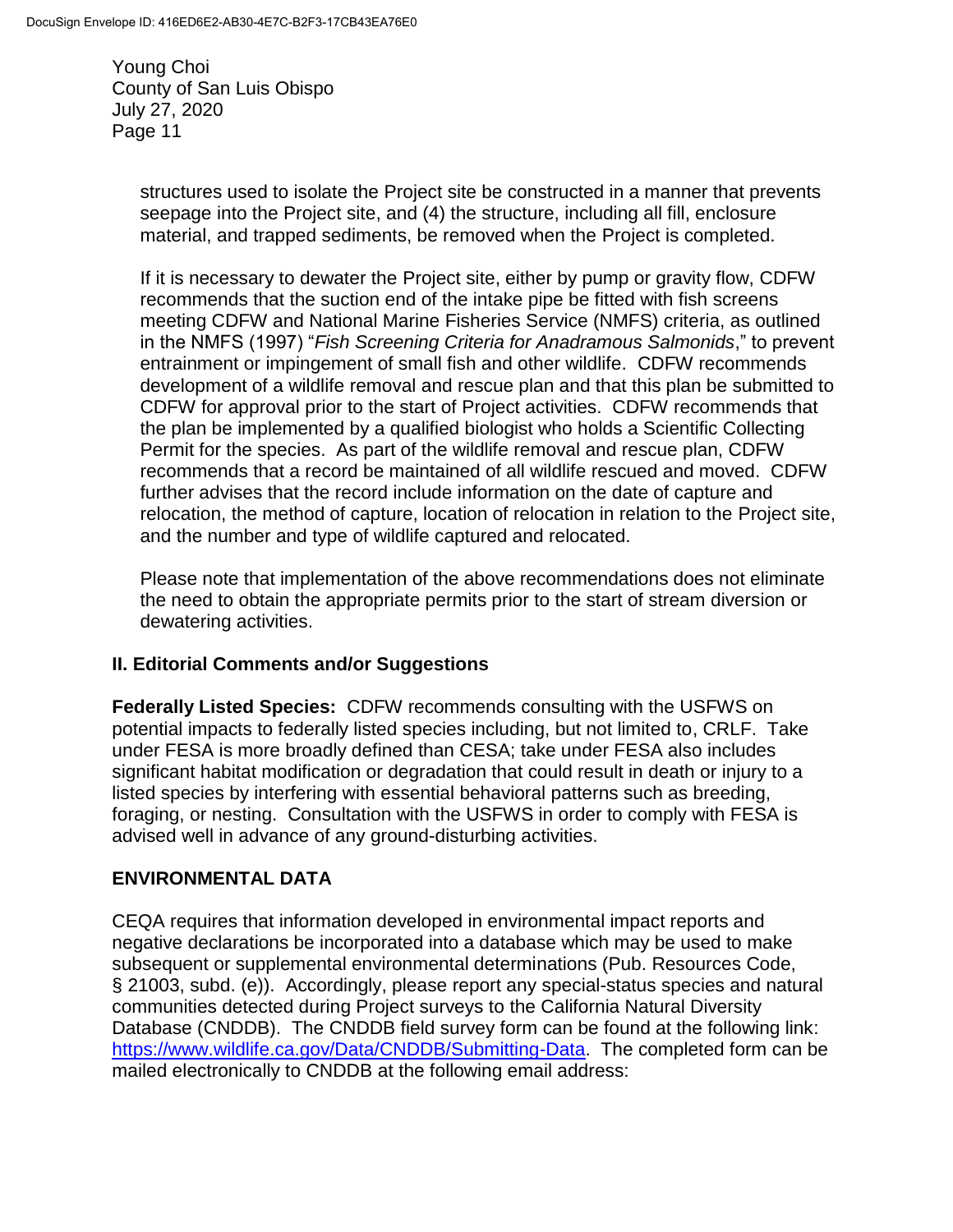CNDDB@wildlife.ca.gov. The types of information reported to CNDDB can be found at the following link: [https://www.wildlife.ca.gov/Data/CNDDB/Plants-and-Animals.](https://www.wildlife.ca.gov/Data/CNDDB/Plants-and-Animals)

# **FILING FEES**

If it is determined that the Project has the potential to impact biological resources, an assessment of filing fees will be necessary. Fees are payable upon filing of the Notice of Determination by the Lead Agency and serve to help defray the cost of environmental review by CDFW. Payment of the fee is required in order for the underlying project approval to be operative, vested, and final (Cal. Code Regs, tit. 14, § 753.5; Fish & G. Code, § 711.4; Pub. Resources Code, § 21089).

CDFW appreciates the opportunity to comment on the Project to assist the County of San Luis Obispo in identifying and mitigating the Project's impacts on biological resources.

More information on survey and monitoring protocols for sensitive species can be found at CDFW's website [\(https://www.wildlife.ca.gov/Conservation/Survey-Protocols\)](https://www.wildlife.ca.gov/Conservation/Survey-Protocols). If you have any questions, please contact Jaime Marquez, Environmental Scientist, at the address provided on this letterhead, by telephone at (559) 243-4014, extension 291, or by electronic mail at Jaime.Marquez@wildlife.ca.gov.

Sincerely,

-DocuSigned by: Bob Stafford

 $-53434684FF02469$ Bob Stafford for Julie A. Vance Regional Manager

Attachment 1

cc: United States Fish and Wildlife Service 2493 Portola Road, Suite B Ventura, California 93003

> Central Coast Regional Water Quality Control Board (Region 3) 895 Aerovista Place, Suite 101 San Luis Obispo, California 93401-7906

United States Army Corps of Engineers San Francisco District, South Branch 450 Golden Gate Avenue, 4th Floor San Francisco, California 94102-3404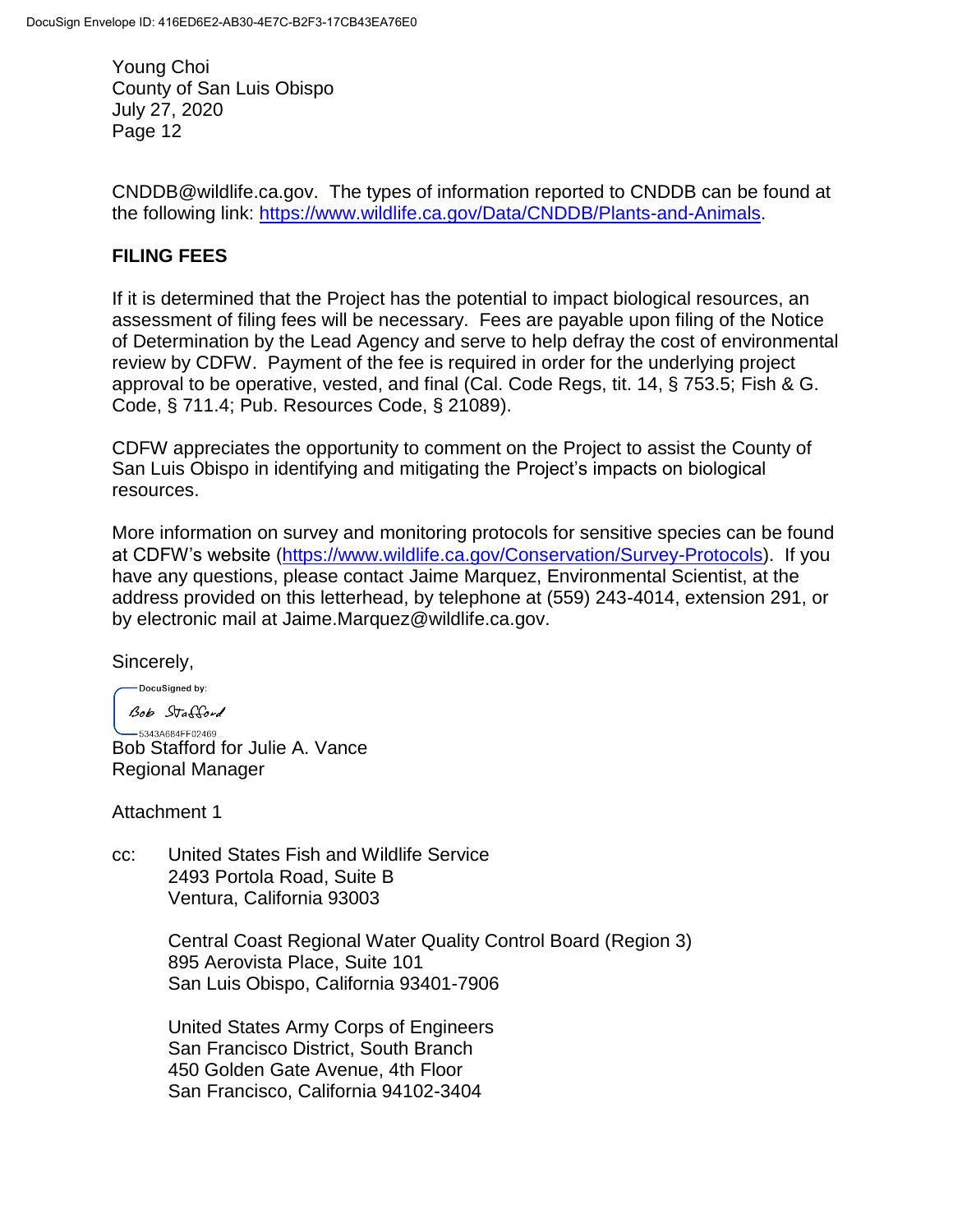ec: Linda Connolly; CDFW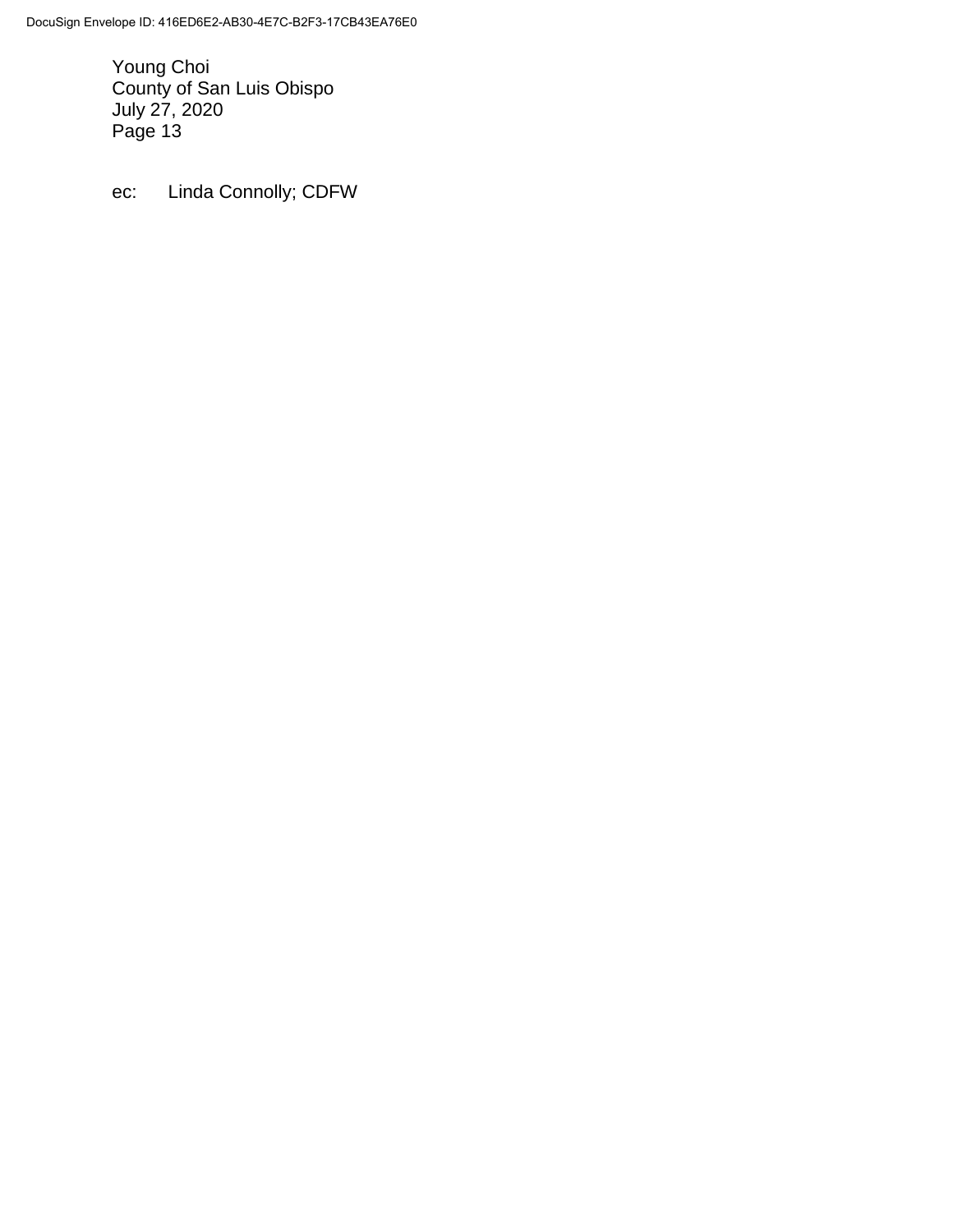## **Literature Cited**

- California Burrowing Owl Consortium (CBOC). 1993. Burrowing owl survey protocol and mitigation guidelines. Pages 171-177 in Lincer, J. L. and K. Steenhof (editors). 1993. The burrowing owl, its biology and management. Raptor Research Report Number 9.
- California Department of Fish and Game (CDFG). 2012. Staff Report on Burrowing Owl Mitigation. California Department of Fish and Game. March 7, 2012.
- CDFW. 2020. Biogeographic Information and Observation System (BIOS). https://www.wildlife.ca.gov/Data/BIOS. Accessed July 22, 2020.
- Gervais, J. A., D. K. Rosenberg, and L. A. Comrack. 2008. Burrowing Owl (Athene cunicularia) In California Bird Species of Special Concern: A ranked assessment of species, subspecies, and distinct populations of birds of immediate conservation concern in California (W. D. Shuford and T. Gardali, editors). Studies of Western Birds 1. Western Field Ornithologists, Camarillo, California, and California Department of Fish and Game, Sacramento.
- Gittleman, J. L., S. M. Funk, D. MacDonald, and R. K. Wayne. 2001. Carnivore conservation. Cambridge University Press, Cambridge, United Kingdom.
- Kupferberg, S.J., W.J. Palen, A.J. Lind, S. Bobzien, A. Catenazzi, J. Drennan, and M.E. Power. 2012. Effects of flow regimes altered by dams on survival, population declines, and range-wide losses of California river-breeding frogs.
- Moyle, P.B. 2002. Inland fishes of California. University of California Press, Berkeley, CA, USA.
- Poff, N.L., J.D. Allan, M.B. Bain, J.R. Karr, K.L. Prestegarrd, B.D. Richter, R.E. Sparks, and J.C. Stromberg. 1997. The natural flow regime: a paradigm for river conservation and restoration. BioScience 47:769–784.
- Thomson, R. C., A. N. Wright, and H. Bradley Shaffer. 2016. California Amphibian and Reptile Species of Special Concern. California Department of Fish and Wildlife and University of California Press.
- [USFWS.](http://www.fws.gov/southwest/es/oklahoma/documents/te_species/wind%20power/usfws_interim_goea_monitoring_protocol_10march2010.pdf) 2005. Revised Guidance on Site Assessment and Field Surveys for the California Red-legged Frog. March 2005. 26 pp.
- USFWS. 2017. Species Account for California Red-legged frog. March 2017. 1 pp.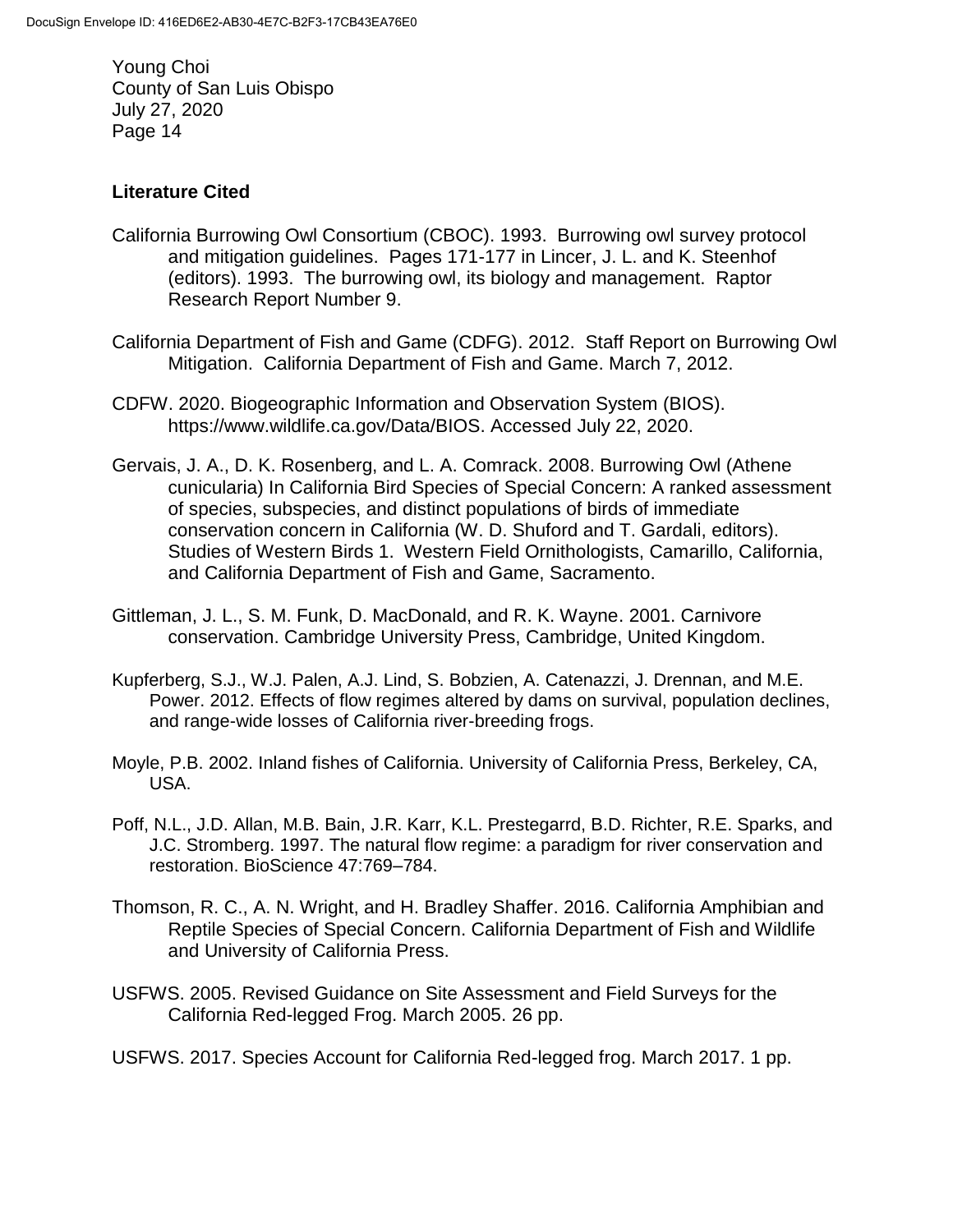Zeiner, D. C., W. F. Laudenslayer, Jr, K. E. Mayer, and M. White. 1990. California's Wildlife Volume I-III. California Department of Fish and Game, editor. Sacramento, CA, USA.